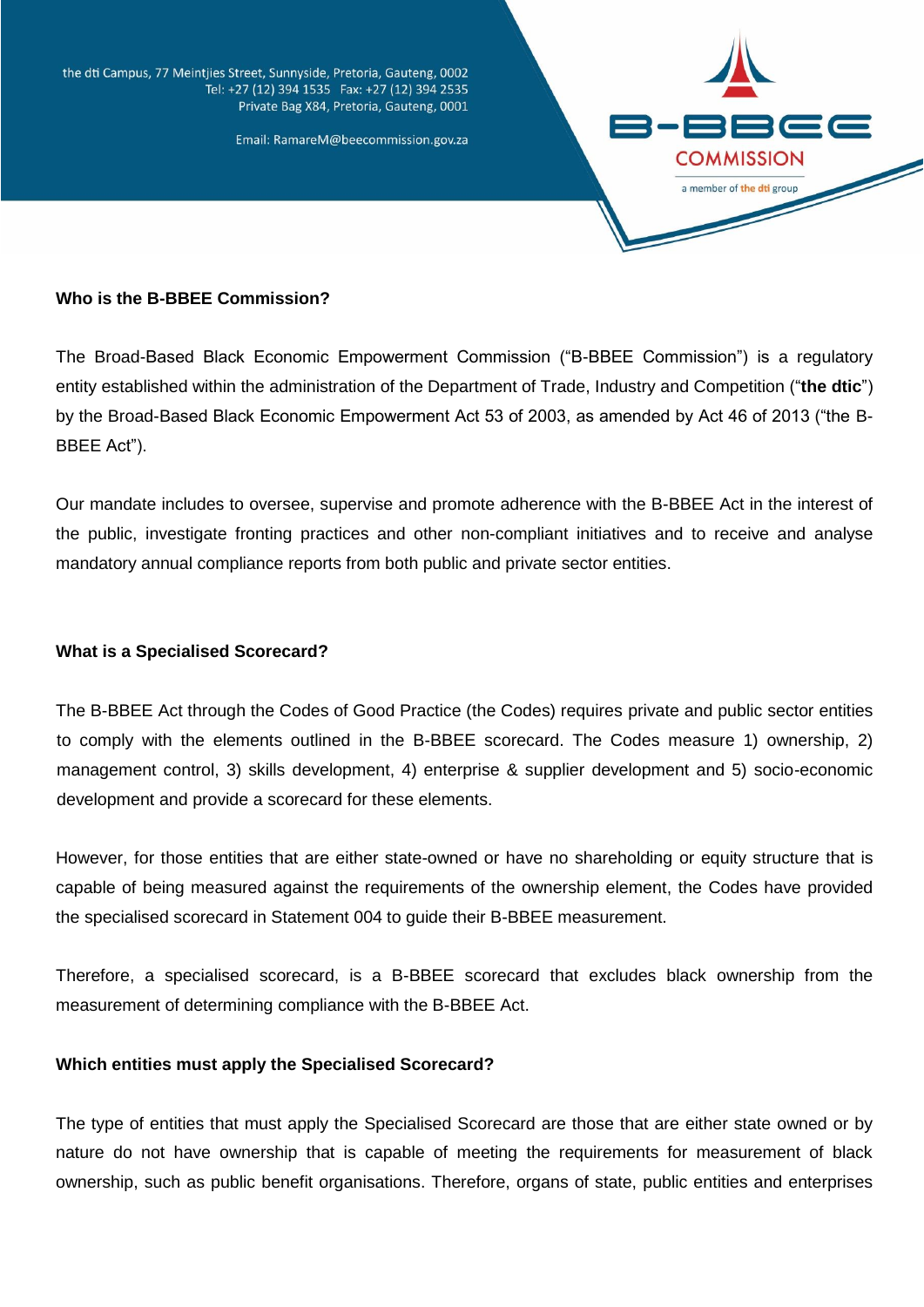owned by organs of state, companies limited by guarantee, not for profit companies (formerly section 21 companies), public higher education institutions and not for profit organisations (NPOs) would fall under Statement 004 as specialised entities that are measured on the Specialised Scorecard.

A specialised entity that houses a broad based ownership scheme or employee share ownership programme may be measured using the ordinary scorecard that includes ownership provided it meets the ownership test of exercisable voting rights, economic interest and net value realisation and in addition complies with the rules for broad-based ownership schemes or employee share ownership programme in the Codes. The founding documents of the scheme must be clear to distinguish the broad-based ownership scheme or employee share ownership programme from the specialised entity that is not capable of having ownership.

### **What are the B-BBEE requirements for a Specialised Entity?**

Specialised entities are classified into three categories, that is exempted micro-enterprise (EME), qualifying small enterprise (QSE) and generic enterprise, based on the total annual revenue (where applicable) or allocated budget or gross receipts or discretionary spend.

An EME (R10 million and less) qualifies for automatic level 4 B-BBEE Status. However, where it has 51% of black people as its beneficiaries, it will be enhanced to level 2 B-BBEE status. If it has 75% of black people as beneficiaries, the entity will be enhanced to level 1 B-BBEE Status. Specialised EMEs are only required to obtain a B-BBEE sworn affidavit for specialised entities.

A QSE (between R10 million and R50 Million) has to be verified by an accredited verification agency or professional [\(http://www.sanas.co.za\)](http://www.sanas.co.za/) to obtain a B-BBEE certificate. But if it has 51% of black people as beneficiaries, it will automatically be enhanced to level 2 B-BBEE status, and where it has 75% of black people as beneficiaries, it will automatically receive level 1 B-BBEE status. Specialised QSEs with automatic levels 1 and 2 B-BBEE status are only required to obtain a sworn affidavit for specialised QSEs.

A Generic Enterprise (R50 million and above) is required to be verified by an accredited verification agency or professional [\(http://www.sanas.co.za\)](http://www.sanas.co.za/) to obtain a B-BBEE certificate.

#### **The applicable scorecard for Specialised Entities**

A specialised entity that is subject to a B-BBEE verification process by a SANAS accredited verification agency or professional will be verified using the following scorecards: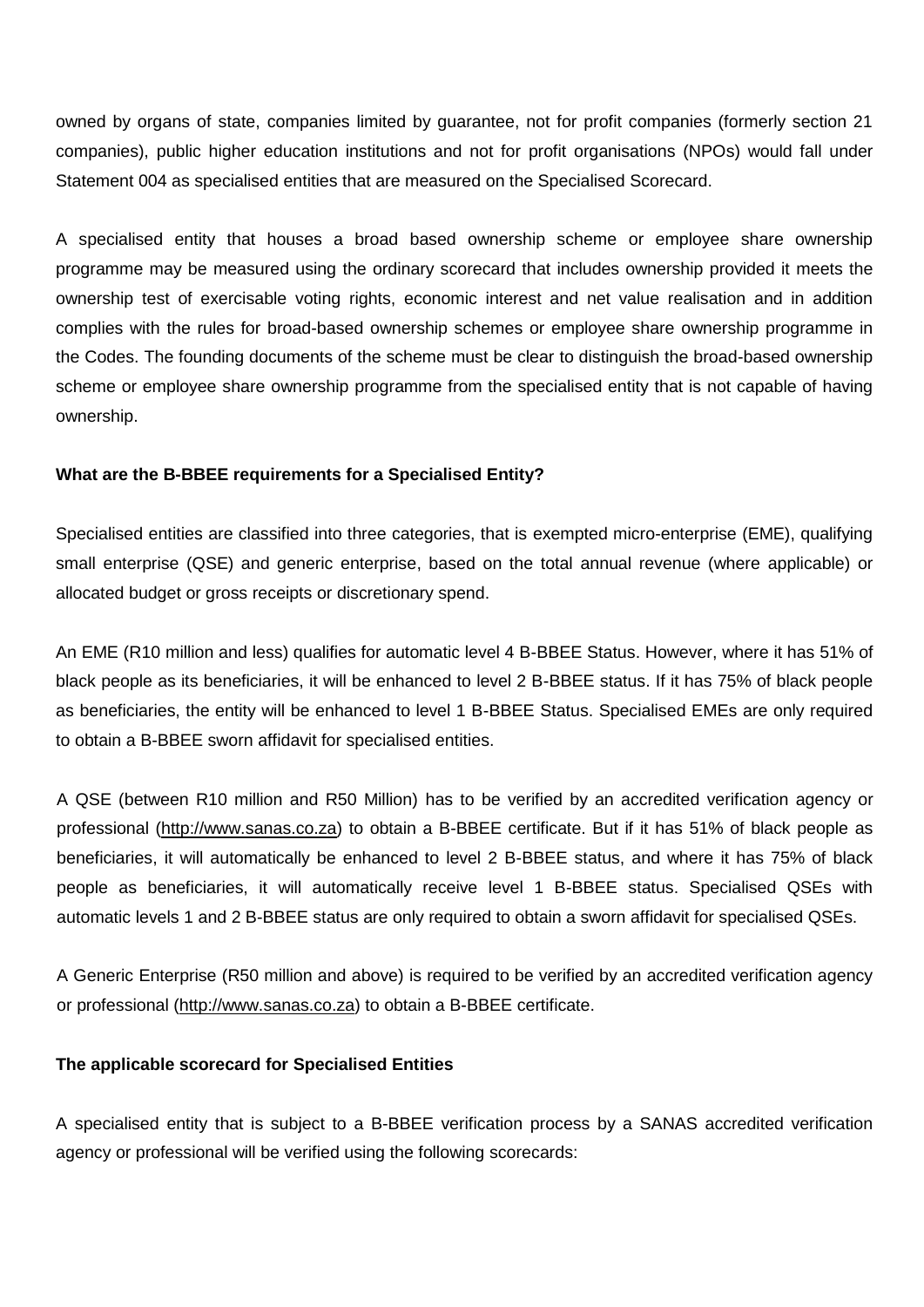# **Specialised QSE Scorecard**:

| <b>B-BBEE Element</b>                      | Weighting | <b>Code Series Reference</b> |
|--------------------------------------------|-----------|------------------------------|
| Management control                         | 25 points | 602                          |
| Skills development                         | 30 points | 603                          |
| <b>Enterprise and Supplier Development</b> | 30 points | 604                          |
| Socio-Economic Development                 | 15 points | 605                          |

# **Specialised Large Enterprise Scorecard**:

| <b>B-BBEE Element</b>                      | Weighting | <b>Code Series Reference</b> |
|--------------------------------------------|-----------|------------------------------|
| Management control                         | 20 points | 200                          |
| Skills development                         | 25 points | 300                          |
| <b>Enterprise and Supplier Development</b> | 50 points | 400                          |
| Socio-Economic Development                 | 5 points  | 500                          |

Where a specialised entity operates in a sector that is governed by a B-BBEE sector code, the B-BBEE measurement for that specialised entity must be in line with the scorecard provisioned by the specific sector code, except if the sector code applies the specialised scorecard under the generic Codes as a default position.

# **What are the important things to note as a measured entity?**

The specialised entity bears the obligation to provide evidence for each claim made on the scorecard during verification processes, thus it must ensure that such evidence is kept in case it is required by the B-BBEE Commission in an investigation or compliance processes under the B-BBEE Act.

The specialised entity must ensure that proof that the percentage of beneficiaries reflected to be black people are indeed black people within the meaning of the definition of black people in the B-BBEE Act. This means evidence, such as, identity documents so that it can be confirmed that such beneficiaries are not foreign nationals or other non-black persons that are not entitled to benefit under the B-BBEE Act.

A specialised entity that passes itself as a black owned entity for any reason will be acting contrary to the objectives of the B-BBEE Act, which may amount to a fronting practice in addition to being pure fraudulent conduct that attracts criminal sanctions. Hence, a Not for Profit Company (NPC) cannot be claimed as black owned and as such cannot contribute towards black ownership of any other measured entity.